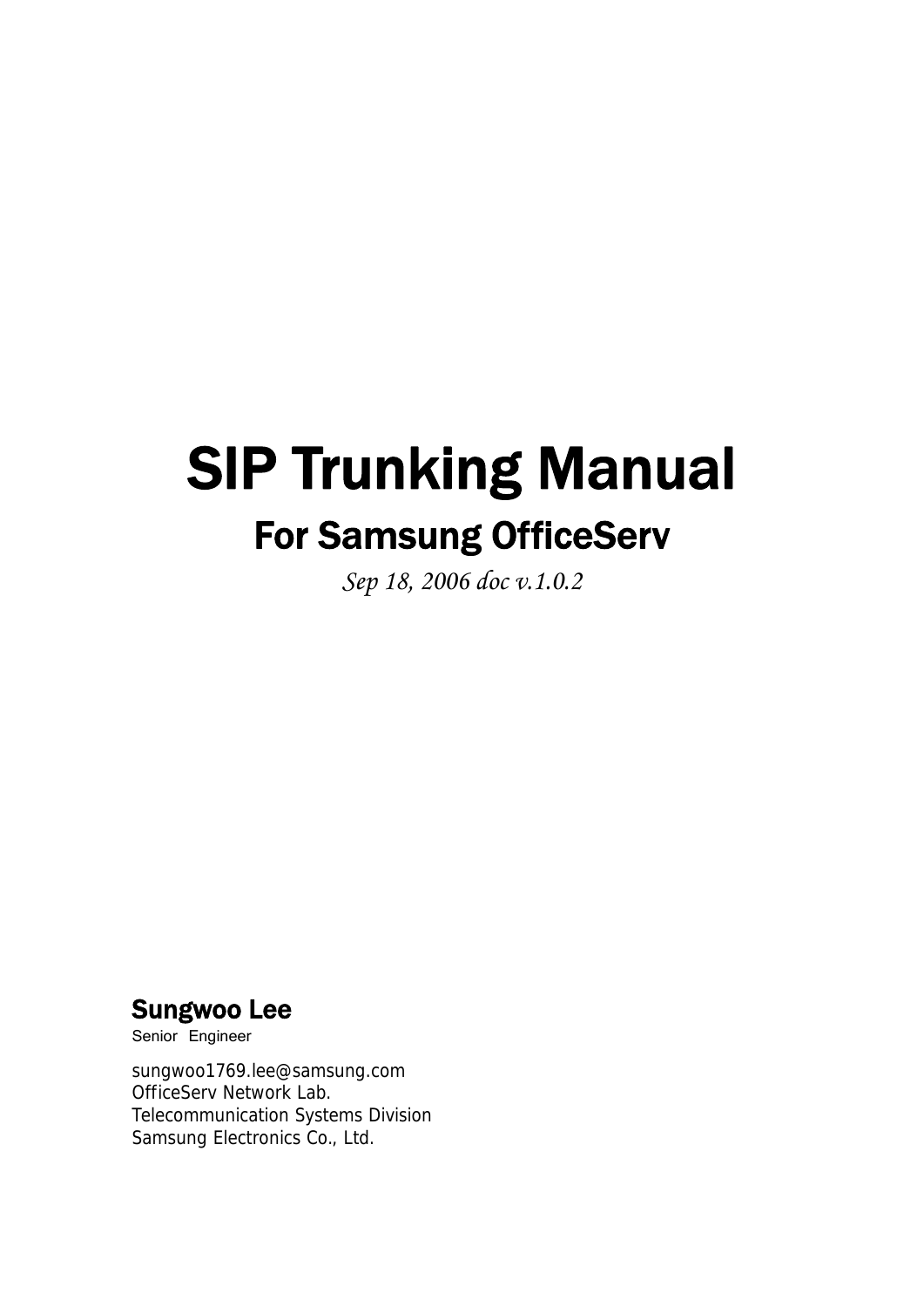## **Contents**

| 1.     |  |  |
|--------|--|--|
|        |  |  |
|        |  |  |
|        |  |  |
| 2.     |  |  |
|        |  |  |
|        |  |  |
|        |  |  |
| 2.3.2. |  |  |
| 2.3.3. |  |  |
|        |  |  |
|        |  |  |
| 3.     |  |  |
|        |  |  |
|        |  |  |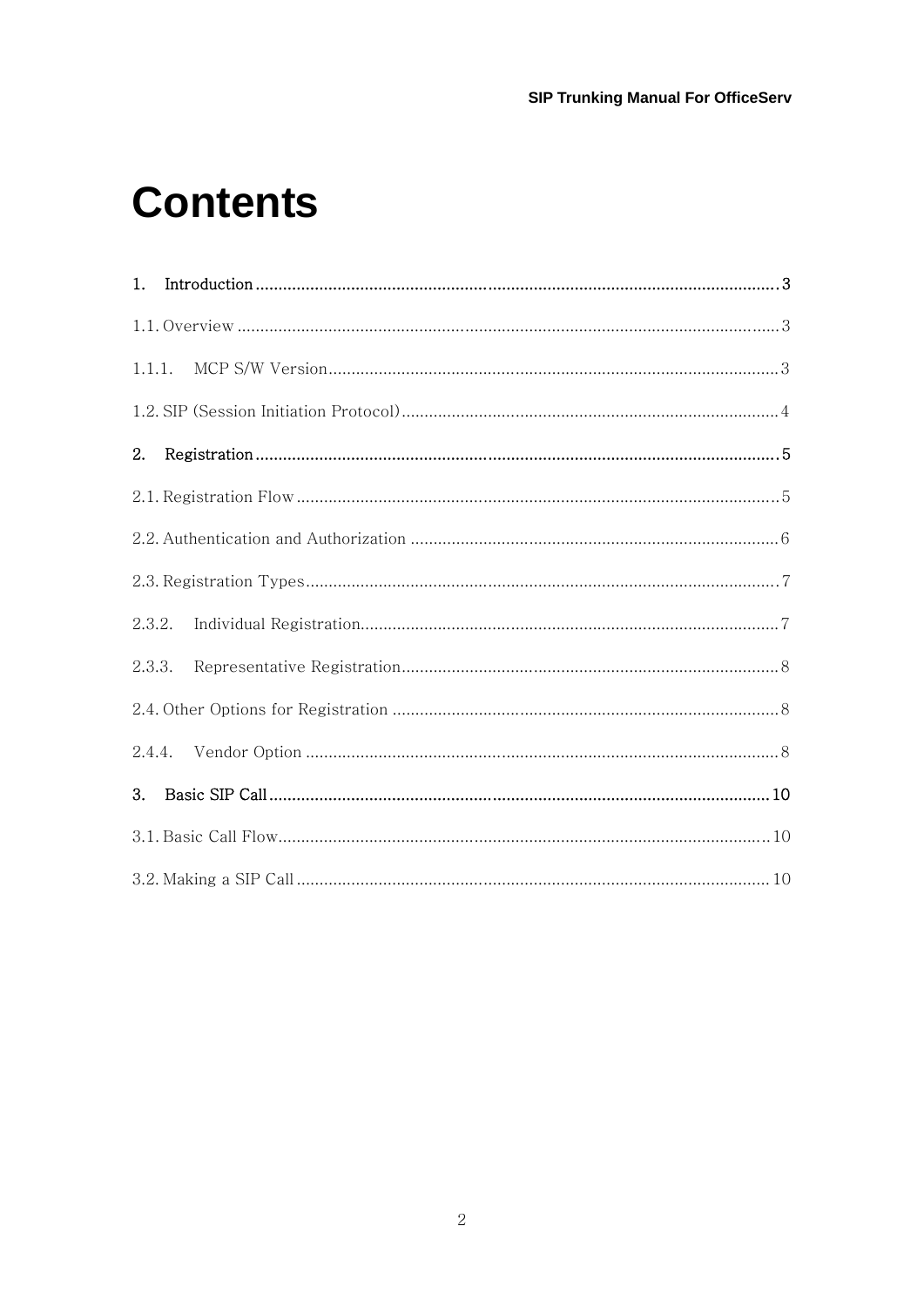# **1. Introduction**

## **1.1. Overview**

This document is written in order to give guidelines to whom may operate SIP (Session Initiation Protocol) functions equipped in OfficeServ system made by Samsung Electronics. Readers of this document are assumed to have the minimum knowledge in operating OfficeServ system for example, basic MMC settings, OfficeServ system configuration and etc. By using this document, readers can be acquainted with basic knowledge on SIP, and be able to handle OfficeServ's SIP trunking functions. As this document is mainly focusing on SIP operation in OfficeServ system, readers who want to have in-depth understanding on SIP general, should refer to RFC3261.

SIP trunking functions in OfficeServ have two categories: Basic functions and Supplementary functions.

| <b>Basic Functions</b> | <b>Supplementary Functions</b>      |
|------------------------|-------------------------------------|
| • Registration         | • Hold/Resume                       |
| • Basic Call Setup     | • Music on Hold                     |
|                        | • Consultation Call                 |
|                        | • Transfer (Consultation/Blind)     |
|                        | • Call Waiting                      |
|                        | • Call Pickup                       |
|                        | • Call Forward (All/Busy/No-Answer) |
|                        | • Conference                        |
|                        | $\bullet$ Call Park                 |
|                        | - DND                               |

Table 1. SIP Trunking Functions in OfficeServ System

Basic SIP trunking functions in OfficeServ were implemented based on SIP standard, and thus they have been working fine with other SIP user terminals or servers. However, SIP supplementary service functions were developed and tested mainly using BroadSoft Inc's Soft Switch (namely SIP server), and thus there may be some compatibility problems when interoperating with other SIP servers made by different vendors. Any incompatibility issue reports or suggestions will be counted on to make better OfficeServ SIP functions.

For now, this document deals with basic functions only. (Note: More detailed description for SIP supplementary functions in OfficeServ system will be included in the next release of this document.)

### *1.1.1. MCP S/W Version*

SIP functions handled in this manual were featured from MCP v2.63 or later, therefore earlier versions of MCP S/W may not have the newly added SIP MMC options or different names for the same functions.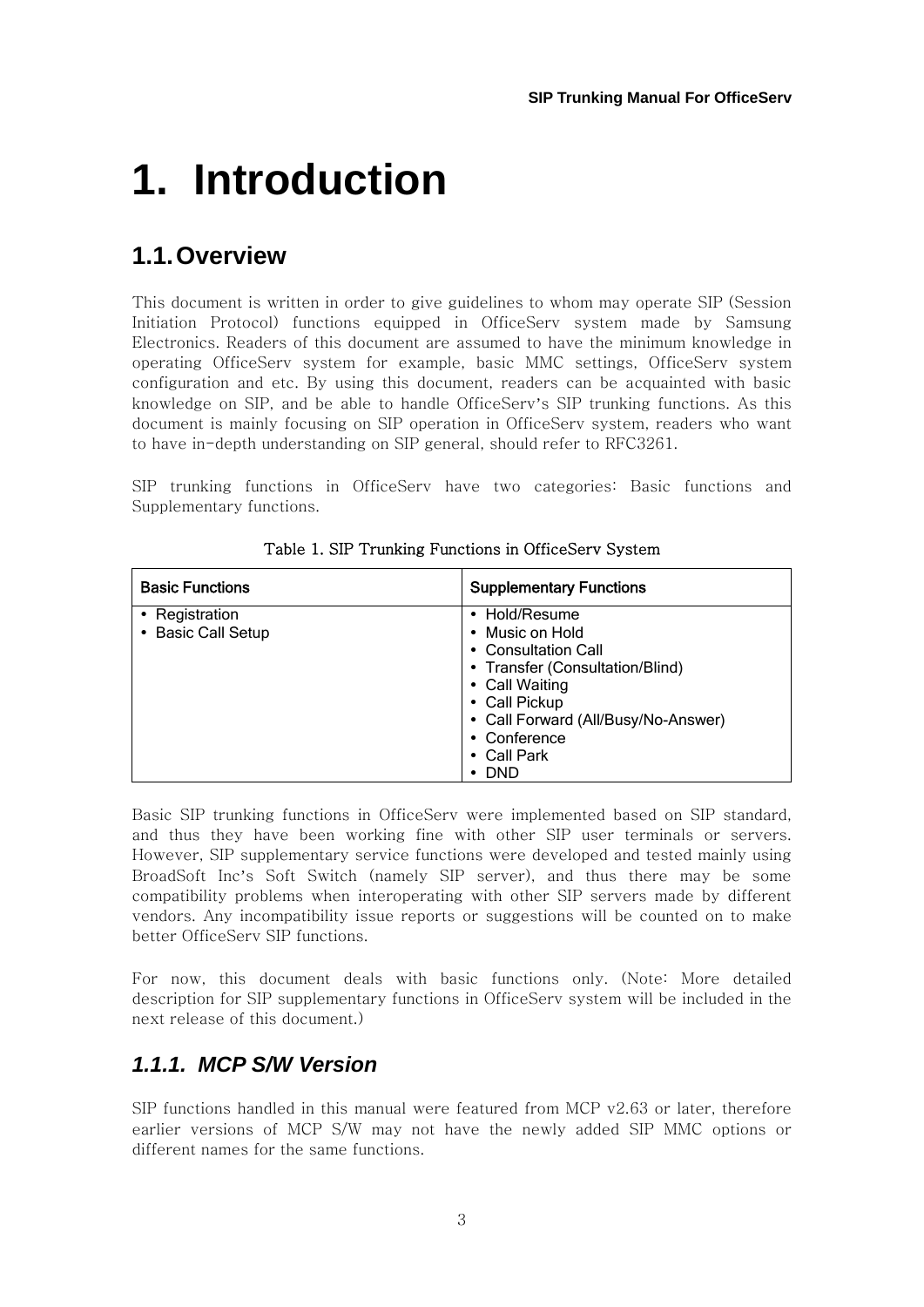## **1.2. SIP (Session Initiation Protocol)**

SIP is an application-layer control protocol that can establish, modify, and terminate multimedia sessions (conferences) such as Internet telephony calls. SIP can also invite participants to already existing sessions, such as multicast conferences. Media can be added to (and removed from) an existing session.

Standard SIP consists of mainly following 4 elements;

- User Agent Client (UAC): A user agent client is a logical entity that creates a new request. The role of UAC lasts only for the duration of that transaction. In other words, if a piece of software initiates a request, it acts as a UAC for the duration of that transaction. If it receives a request later, it assumes the role of a user agent server for the processing of that transaction.
- User Agent Server (UAS): A user agent server is a logical entity that generates a response to a SIP request. The response accepts, rejects, or redirects the request. This role lasts only for the duration of that transaction. In other words, if a piece of software responds to a request, it acts as a UAS for the duration of that transaction. If it generates a request later, it assumes the role of a user agent client for the processing of that transaction.
- Registrar: A registrar is a server that accepts REGISTER requests from UAC and places the information for location services.
- SIP Server (or Proxy Server): A server is a network element that receives requests in order to service them and sends back responses to those requests. Examples of servers are proxies, user agent servers, redirect servers, and registrars.



#### Figure 1. SIP Call Scenario

<sup>4</sup>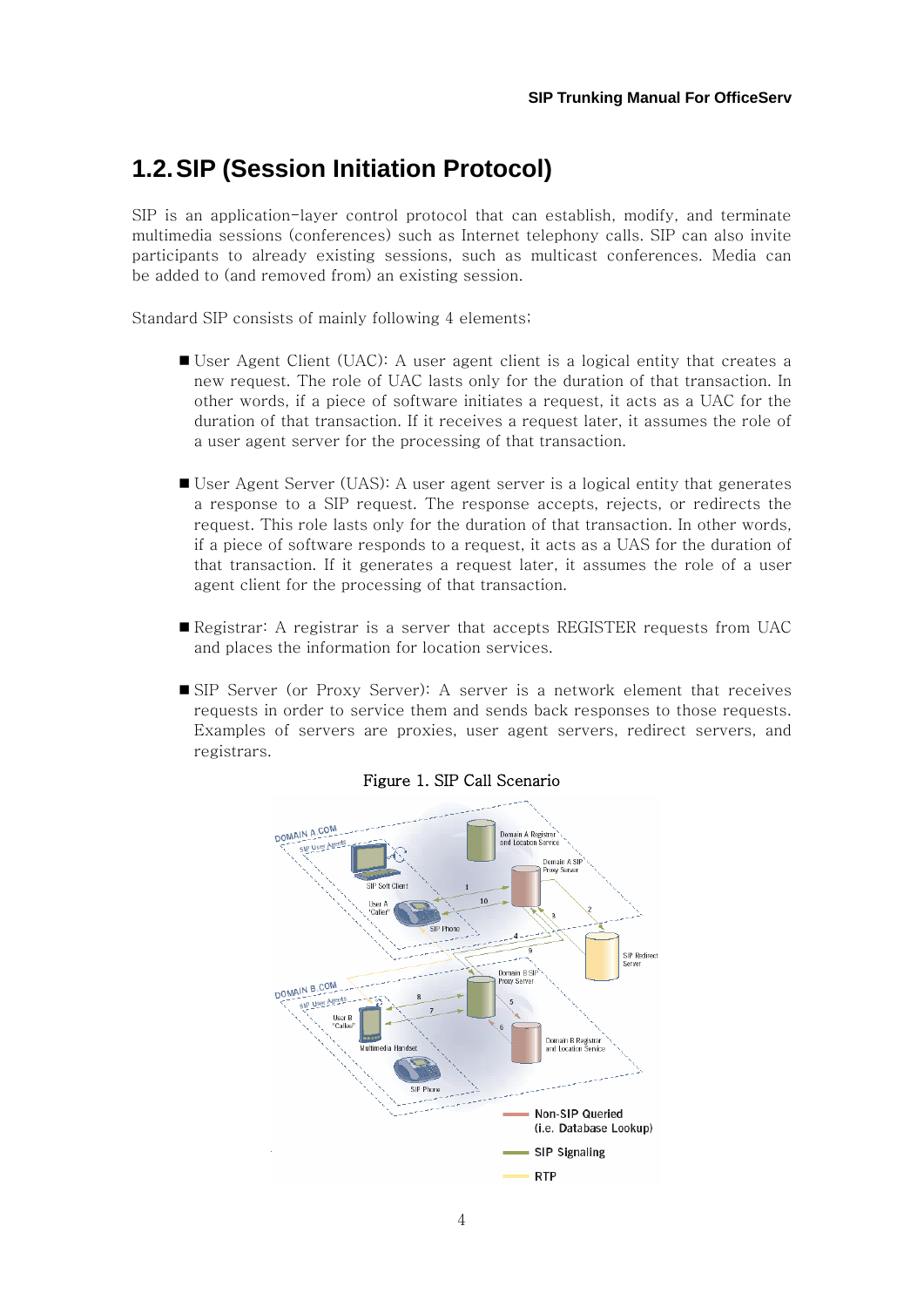# **2. Registration**

In IP telephony, to initiate a session from one UAC A to another UAC B, UAC A needs to know all the routing information such as UAC B's IP address and using port number and so on. Likewise, UAC B also needs to know UAC A's IP address and port number in order to have its response correctly delivered to UAC A.

SIP registration can be compared to registering email address. Let's take an example of sending and receiving an email through email server. When you want to send an email to your friend, each of you and your friend should have email address by which you can send and receive an email. As an email address needs to be registered to an email server, a SIP UAC has to be registered to SIP registrar. Therefore, registering a SIP UAC to a SIP registrar is like registering an email address to an email server. As in the case of email address, a registered UAC has its own URI–typed address called AOR or 'Address of Record'. (i.e., 2001@samsung.com)

Unlike email address, SIP UAC registration always comes with IP address to which SIP server can route SIP messages. This IP address is specified in 'Contact' header in SIP register message. In addition, each SIP registration has each expiration period for which its registration can be held valid. OfficeServ users can configure this expire time and it is set to 3600 seconds by default.

Finding a target UAC is done by co-work of SIP Proxy Server and Registrar. Once a SIP proxy received a message from sender UAC, then it will consult a SIP registrar to discover the location of the target UAC. However, in many cases, SIP proxy server and SIP registrar are implemented in a single SIP server. Therefore, in this document, we simply use a single term named 'SIP Server' to designate a server that has both registrar functions and proxy functions.

## **2.1. Registration Flow**

Standard SIP registration procedure consists of 'Authentication' and 'Authorization'. Authentication is a UAC's request to SIP server for its identity verification, and authorization is a SIP server's confirmation on the authentication. Authentication and authorization are handled on a request-by-request basis with a challenge/response mechanism between UAC and SIP server.

These two processes are necessary for SIP server to allow only the valid UACs to join and play the game. Otherwise, there will be no way to prevent unauthorized SIP UAC from illegal system use.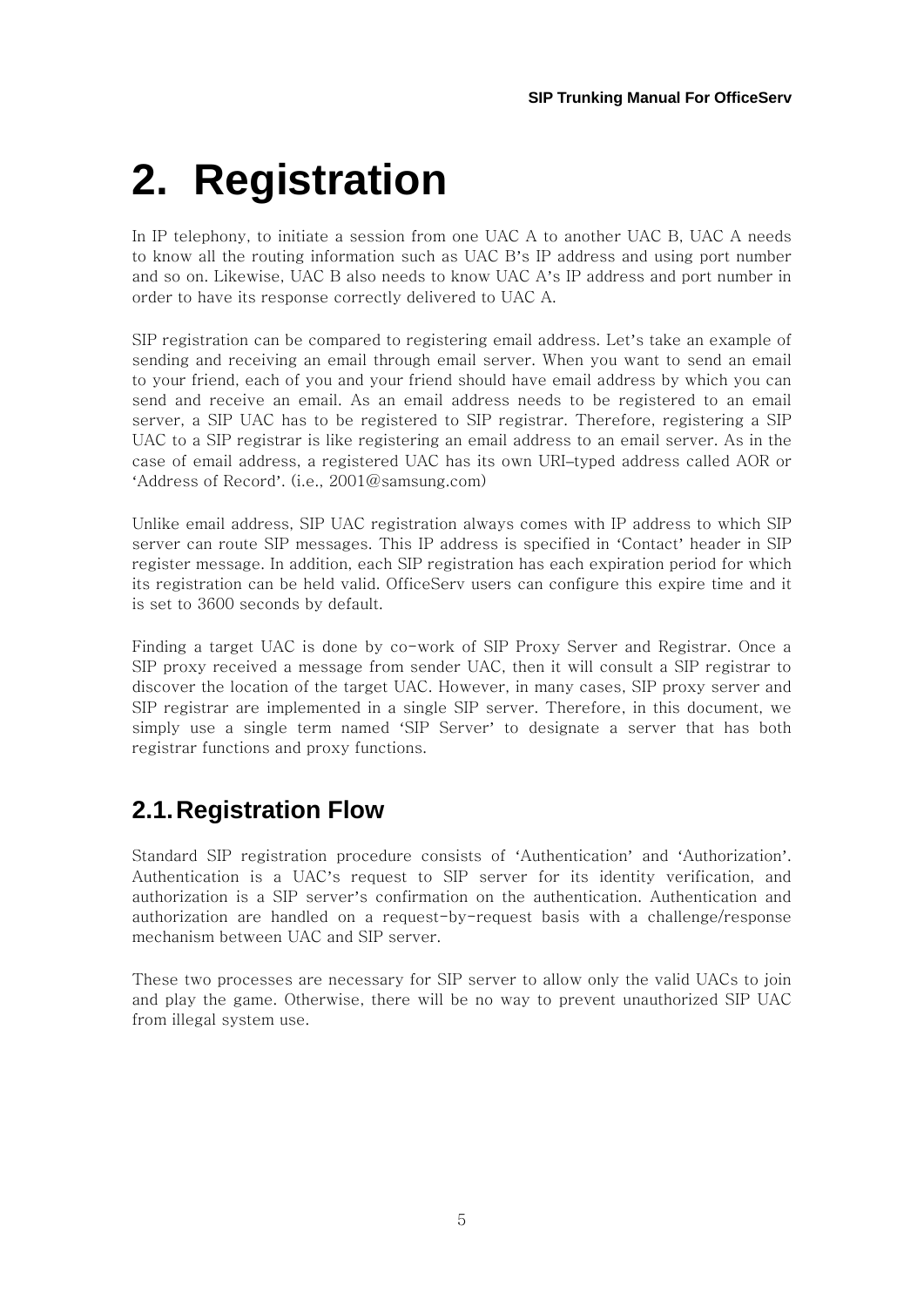

Figure 2. Register Flow

As shown in above call flow, SIP registration process goes through 4 steps.

- **i. UAC sends a Register message without authentication information.**
- **ii. SIP server gives back 401 response having authorization information.**
- **iii. Upon receiving a 401 response, UAC creates a Register message again which contains valid authentication information.**
- **iv. SIP server authorizes UAC's registration after confirming the authentication contained in the Register message.**

### **2.2. Authentication and Authorization**

 $\overline{\phantom{a}}$ 

Authentication and authorization are, in brief, about creating encryption value and matching the value between UAC and SIP server. This encryption value can be made from the composition of username, password, nonce values. Mean while username and password are shared by both UAC and SIP server, nonce value is created at SIP server side, and is transferred to UAC in 401 response message.

After receiving 401 response message, UAC creates an encryption value, using username, password and nonce as encryption seeds, and put it as 'response' parameter in the authorization header of the subsequent register message. If this response parameter value matches with an encryption value created by SIP server, SIP server finally authorizes the UAC's registration.

Among many authentication mechanisms, one of the most widely used is **MD5 digest** algorithm<sup>1</sup>. This algorithm originated from HTTP's web authentication, which is normally used in logon processes of many web sites. The detailed explanation for the MD5 digest algorithm is beyond the scope of this document.

 $1$  By default, OfficeServ system uses MD5 digest algorithm. In 3GPP compatible environment, however, OfficeServ system switches to AKA algorithm for authentication. For now, this algorithm switch is done automatically depending on the value of vendor option in MMC837.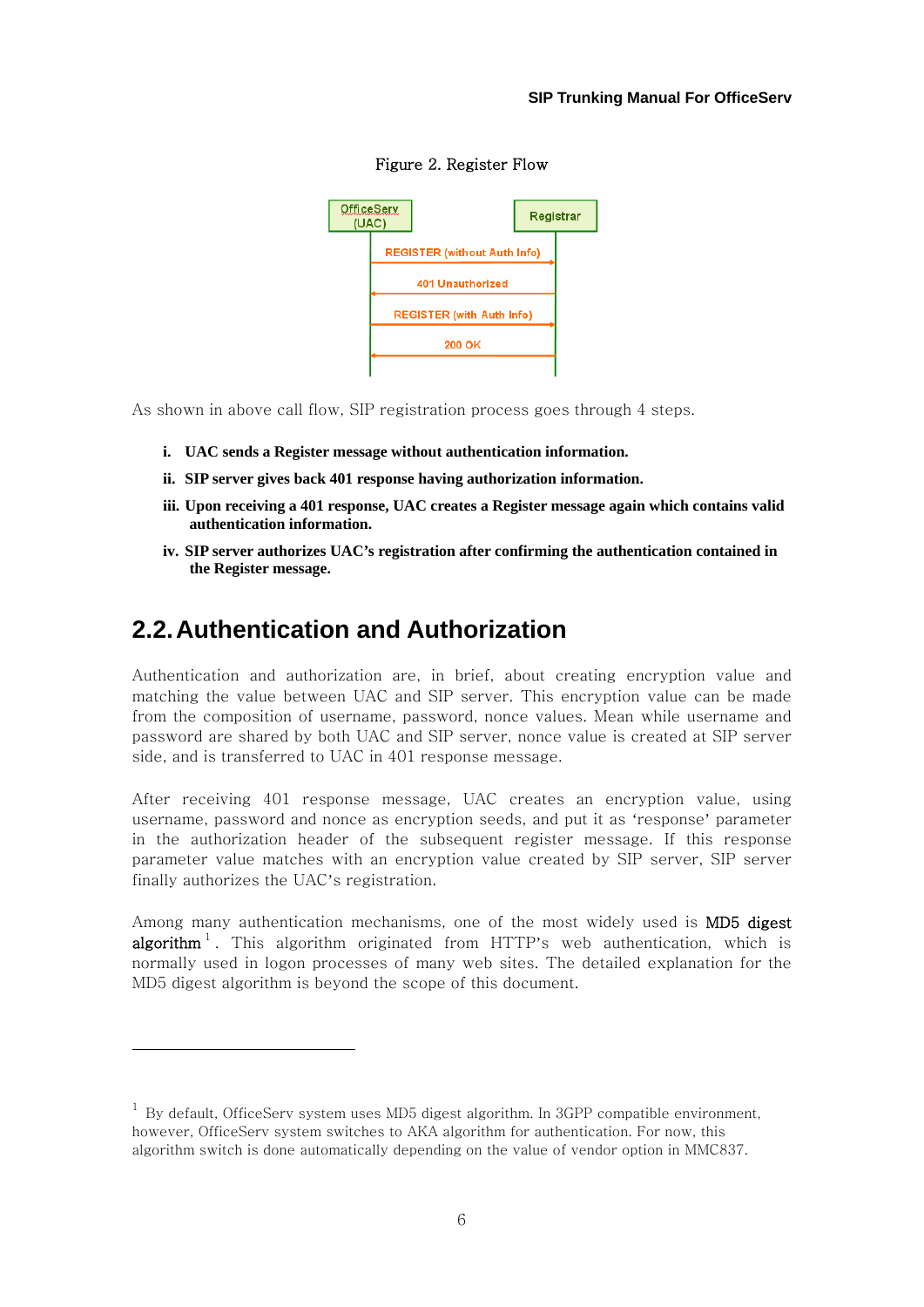Although authentication and authorization are generally carried on normal registration flow in SIP, it is not a must. That is, some SIP Servers may not require UAC's authentication and instead, they may have simpler ways of filtering out invalid registration message. For example, they may check caller number; SIP Servers allow registrations with designated caller number only. Other example is that SIP Servers check domain name field in contact header in registration messages. More often than not, however, SIP Servers follow the recommended standard way of authentication and authorization procedure for security reasons.

## **2.3. Registration Types**

There are two kinds of Registration. One is Individual Registration and the other is Representative Registration (or Trunk Registration). Though the latter is more widely used in industry, which one to use is totally depends on registrar's policy. In terms of UAC, it only needs to follow whichever registration method that SIP Registrar Requires, and OfficeServ system supports both of the registration methods. OfficeServ operator can specify registration type by selecting either 'Enable' or 'Disable' at 'REG PER USER' (or GW SERVICE at some earlier version of MCP) in MMC837. 'Enable' means Individual Registration and 'Disable' means Representative Registration.

### *2.3.2. Individual Registration*

Individual Registration lets each individual user terminal attached to OfficeServ have its own registration data toward SIP server. This does not mean that each user terminal creates registration message and directly sends it to SIP server because many terminals other than 'SIP' terminals can not make SIP register message. So, OfficeServ creates each SIP message using pre-assigned registration information, and does the SIP registration process on behalf of each user terminal. Following shows the step by step Individual Registration.

#### **i. Designate SIP Server.**

First of all, OfficeServ should designate a valid SIP server to register to, and set the necessary data into its database as followings. Input data should be different according to the target SIP server.

MMC837: SIP SERVER SIP SERVER ENABLE: Enable SIP SERVER IP: 203.254.210.1 REG PER USER(or GW SERVICE): Enable (Individual Registration) GW DOMAIN NAME: SAMSUNG070.COM (If not required, leave blank) REG EXPIRE TIME: 3600

#### **ii. Decide which user terminal uses which registration number and password.**

A pair of registration number and password is normally pre-defined in SIP server and assigned onto OfficeServ. Let's assume that OfficeServ is assigned following two pairs of registration data from SIP server. Then, OfficeServ operator should store this data into database using MMC as below. The maximum number of the pair of individual registration data that OfficeServ can have is  $100 (0 - 99)$ .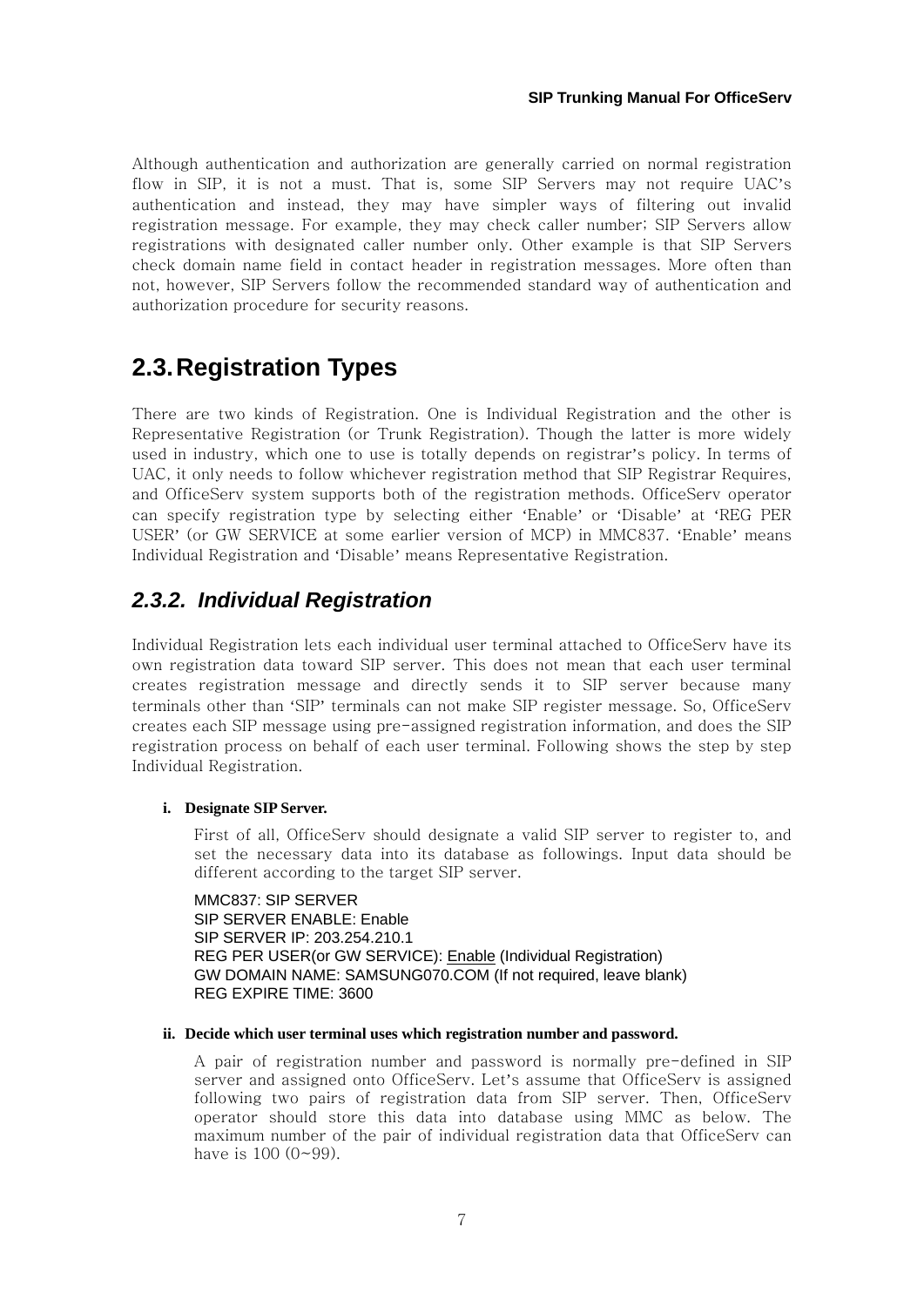MMC839: SIP USER REG-01 USER NUM: 07070154610 REG-01 USER PASSWORD: 147369 REG-02 USER NUM: 07070154611 REG-02 USER PASSWORD: 147368

#### **iii. Restart system. (Automatic)**

After finishing storing new data in MMC839, OfficeServ automatically restarts SIP task to apply database modification. It takes approximately 10 seconds to restart.

### *2.3.3. Representative Registration*

Representative Registration (or Trunk Registration) means that OfficeServ system does a single registration, which is shared by all the end user terminals attached to the OfficeServ. In this representative registration, end user terminal does not have to concern about its own registration.

Following are the sample MMC settings for Representative Registration. (Note: Unlike Individual Registration, Representative Registration uses a single pair of username and password data, which are stored into MMC837.)

#### **i. Designate SIP Server.**

First of all, OfficeServ should designate a valid SIP server to register to and set the necessary data into its database as followings. Input data should be different according to the target SIP server.

MMC837: SIP SERVER SIP SERVER ENABLE: Enable SIP SERVER IP: 203.254.210.1 REG PER USER(or GW SERVICE): Disable (Representative Registration) GW DOMAIN NAME: SAMSUNG070.COM (If not required, leave blank) REGIST T-GW NUM: 07070154610 REGISTER PSWD: 147369 REG EXPIRE TIME: 3600

#### **ii. Restart system. (Automatic)**

After finishing storing new data in MMC837, OfficeServ automatically restarts SIP task to apply database modification. It takes approximately 10 seconds to restart.

## **2.4. Other Options for Registration**

### *2.4.4. Vendor Option*

Vendor option is to specify a certain SIP Server made by a certain Vendor. Each SIP Server made by each different vendor has mostly same but slightly different specification for message formats, authentication algorithm, and call flows and etc. For this reason, OfficeServ reacts differently for each different SIP Server, and thus we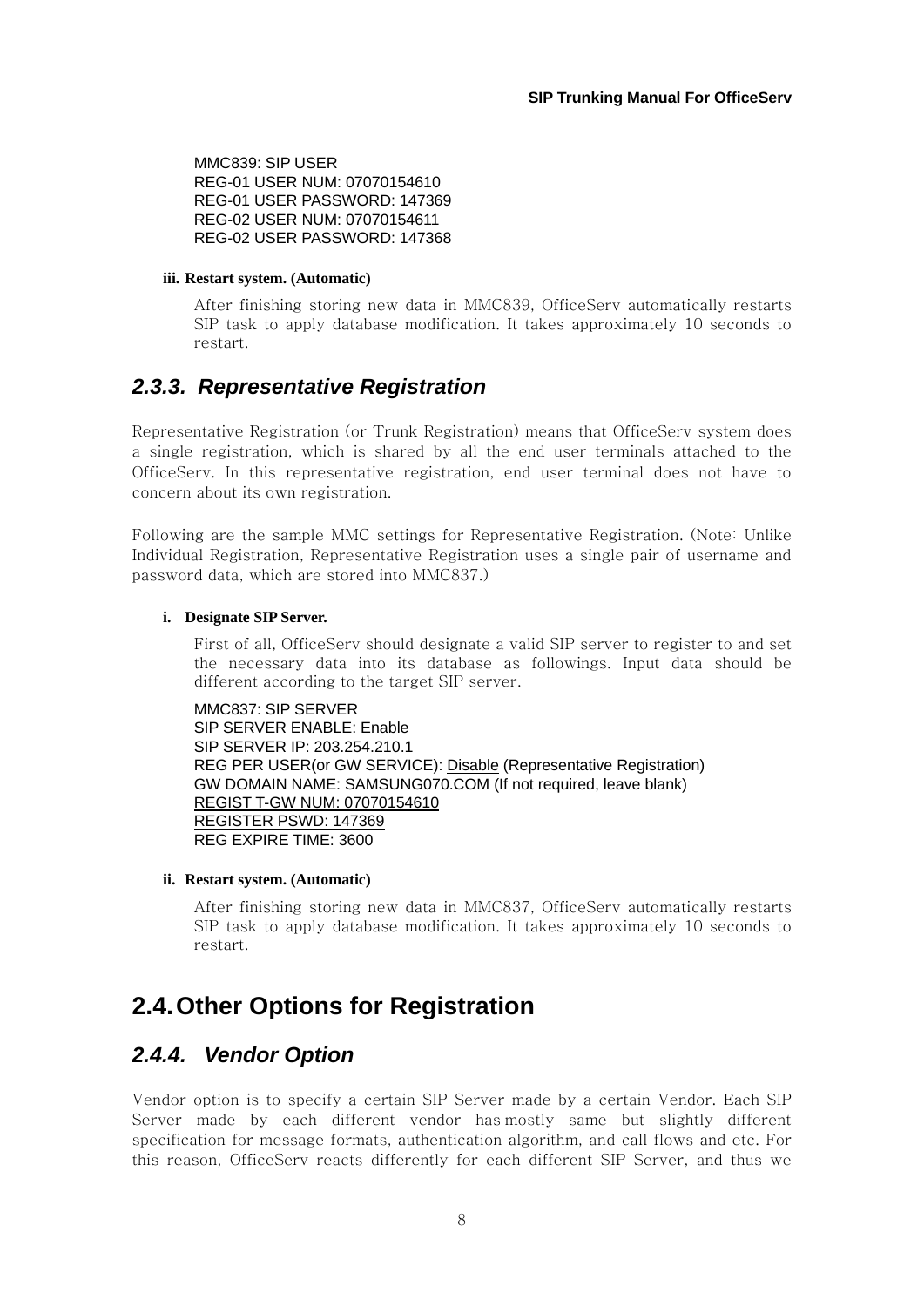have the vendor option to specify a sip server vendor with which OfficeServ system has to interoperate.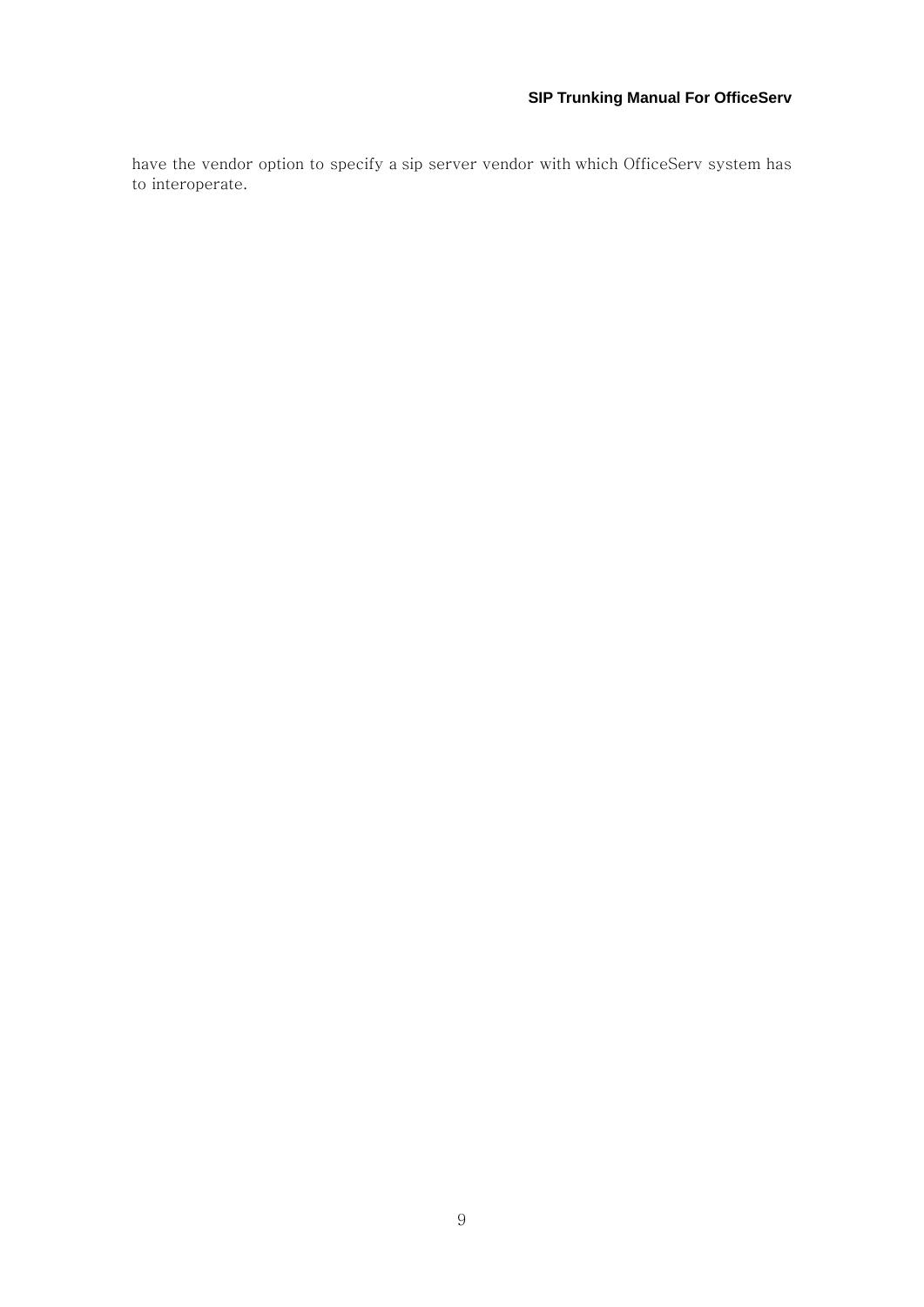# **3. Basic SIP Call**

## **3.1. Basic Call Flow**

Following figure shows a basic call flow in SIP when using 2 proxy servers. As shown in the figure, OfficeServ systems are acting as an UAC, and proxy servers have registrar server role as well. OfficeServ's SIP Basic Call Flow is fully compliant with RFC3261.



#### Figure 3. Basic SIP Call Flow

## **3.2. Making a SIP Call**

When registering is done, OfficeServ is now ready to handle outbound/inbound SIP calls. To make a SIP outbound call from a user terminal, follow step by step instruction.

#### **i. Assign valid registration data into corresponding user terminal.**

Before making an actual SIP call, each registered SIP number should be mapped to internal user terminal number in OfficeServ. Otherwise, SIP server would not accept SIP outbound call which has internal user terminal's original internal number, and vice versa. Therefore, OfficeServ operator should make sure to map these numbers as following steps.

First, map the registration data for outbound call. Second, map the registration data for inbound call. For example, a user terminal number of 2001 and 2002 can be mapped to a registration number of 07070154610 and 07070154611 respectively as follows.